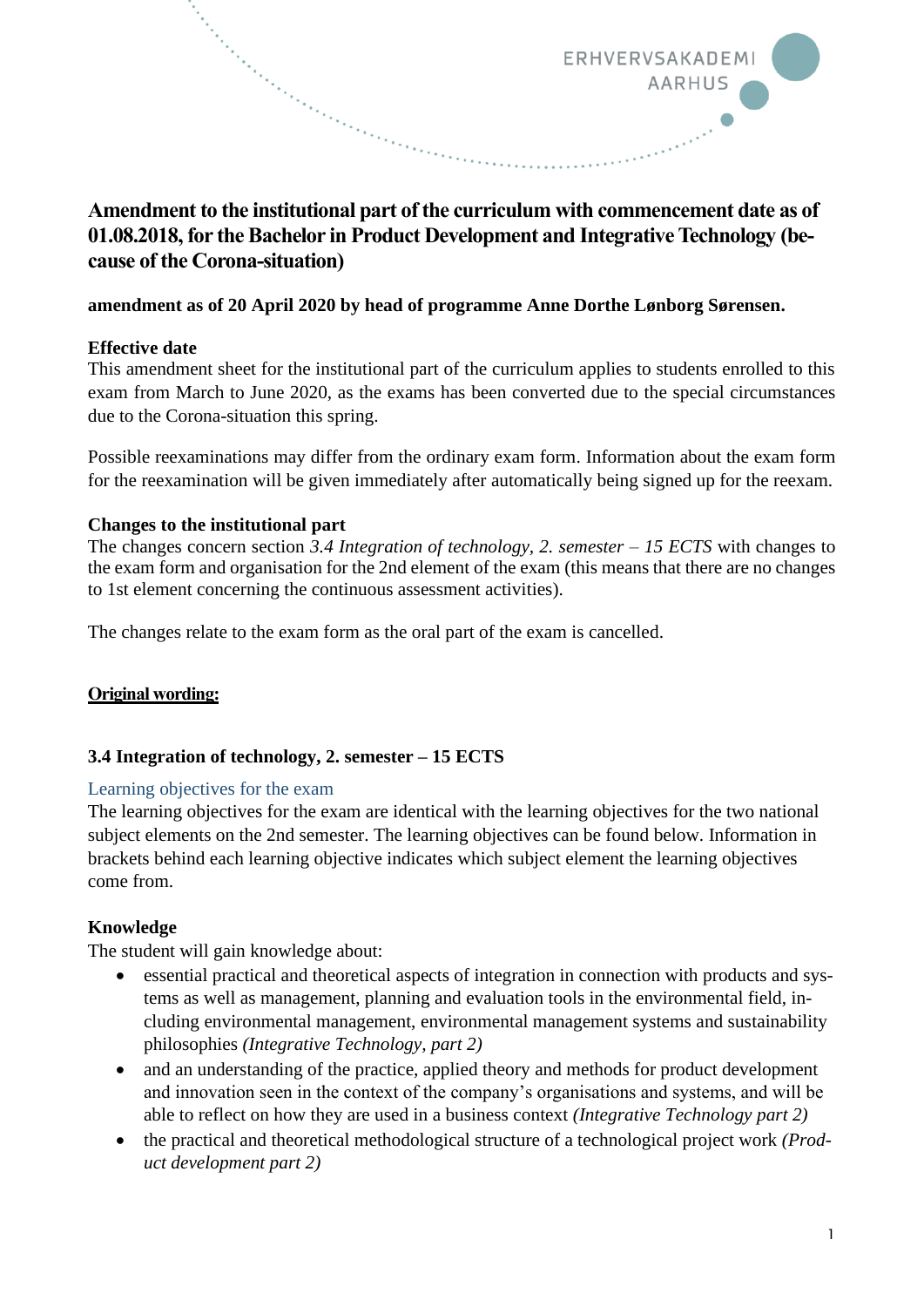• and an understanding of the practice, theory and methods for product development processes in all of its phases – including the project's economic impact both during manufacture/construction and operation and will able to reflect on how they are can be used in a business context. *(Product development part 2)* 

ERHVERVSAKADEMI

**AARHUS** 

### **Skills**

The student will get the skills to:

an Santan Bandara da Bandara da Bandara da Bandara da Bandara da Bandara da Bandara da Bandara da Bandara da B<br>Bandara da Bandara da Bandara da Bandara da Bandara da Bandara da Bandara da Bandara da Bandara da Bandara da

- apply methods and tools for the identification and analysis of important technological issues relating to the connection between a product's construction, manufacture and use, and must master assessing significant practical and theoretical aspects of the integration of products and systems, including the relationships between technology, technique, knowledge and organisation(s) *(Integrative Technology, part 2)*
- apply methods and tools for the identification and collection of a company's data basis and based on this, contribute to the development and optimisation of processes across the organisation and must master the planning of development work, testing of the product/the solution (proof of concept) and identify the quality of technological project work in relation to the results, validity, reliability and relevance *(Product development part 2)*
- communicate practice-orientated and professional issues as well as solutions to peers, users and partners in a business context, including environmental and sustainability considerations regarding product development. *(Product development part 2)*

### **Competencies**

The student will learn to:

- independently engage in academic and interdisciplinary cooperation across the organisation and prevailing disciplines with a view to implementing technologies and concepts and assuming responsibility within the framework of professional ethics, including leading and managing technical development projects *(Integrative Technology, part 2)*
- identify their own learning needs and develop their own knowledge, skills and competencies in relation to the development, implementation and management of the integration of technologies *(Integrative Technology, part 2)*
- manage both commercial and technologically appropriate product development and create a project design for technological project work on the basis of selection, analysis and a delimitation of a problem statement *(Product development part 2)*
- independently engage in academic and interdisciplinary cooperation across the organisation and prevailing disciplines with a view to implementing product development and assuming responsibility within the framework of professional ethics *(Product development part 2)*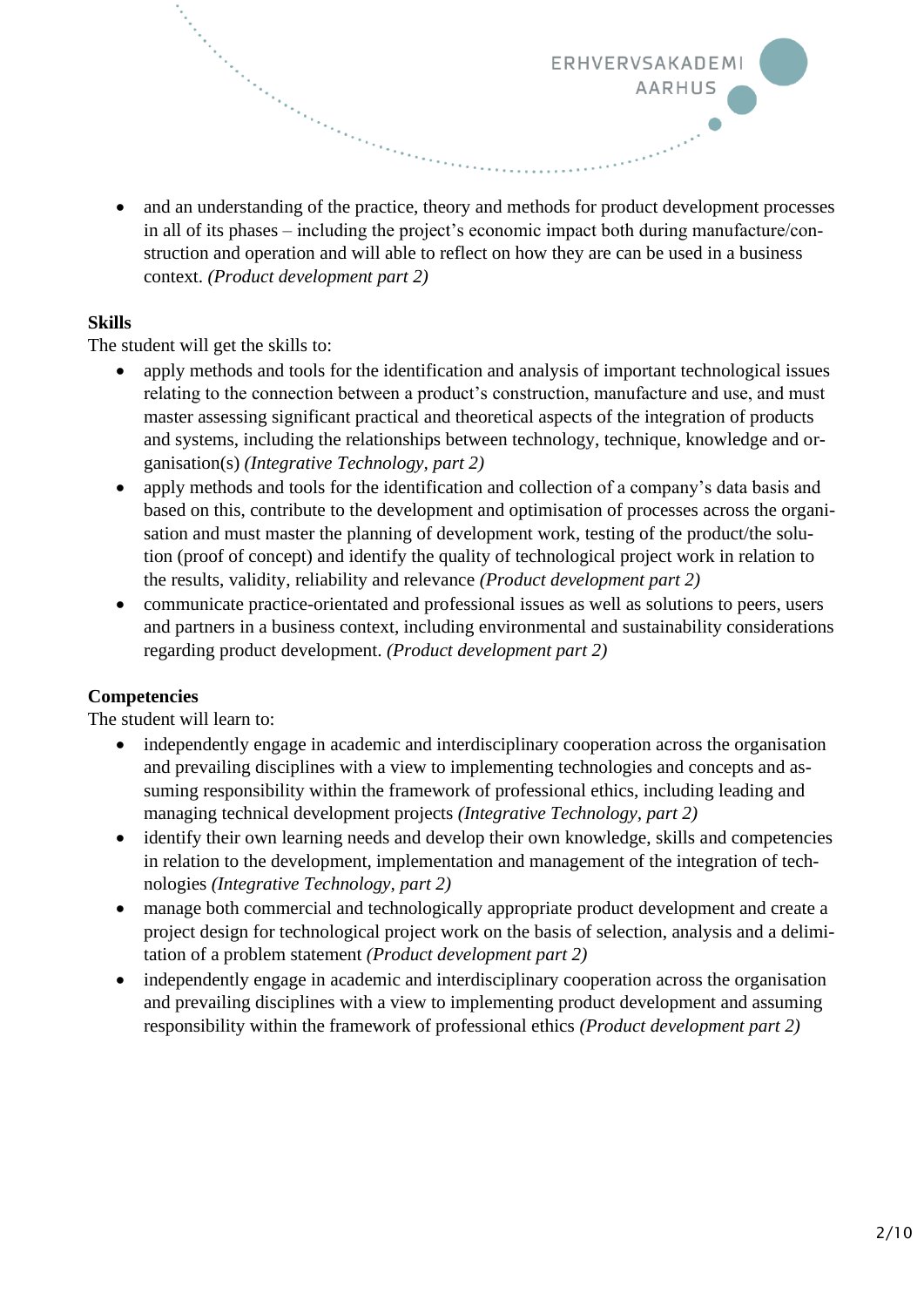

## The exam form and organization including any formal requirements

The exam includes two elements: An individual oral examination based on a group project and a series of continuous assessment activities throughout the semester. The actual exam and the continuous assessment activities will be evaluated separately. Together the two elements are the exam for Integration of technology.

#### *1st element: The continues assessment activities*

The two continuous assessment activities consist of a series of activities spread over the 2nd semester. For each individual continuous assessment activity, points will be awarded, which at the end of the 2nd semester will be converted to a mark which is weighted 30% of the mark for exam.

| <b>Assessment activities</b> | Time placement /                       | <b>Credits</b> | <b>Assessment</b>            |
|------------------------------|----------------------------------------|----------------|------------------------------|
|                              | frequency                              |                |                              |
| A. Attendance at teaching    | Continuously on the 2nd                | $20\%$ of the  | Participation in the daily   |
| activities                   | semester                               | points         | quiz or attendance registra- |
|                              |                                        |                | tion in Canvas               |
| <b>B.</b> Task solution      | Continuously on the 2nd                | 80% of the     | The tasks compiled with      |
|                              | semester                               | points         | points in Canvas and when    |
|                              |                                        |                | handed-in. An overview       |
|                              |                                        |                | and a schedule will be       |
|                              |                                        |                | available on Canvas at the   |
|                              |                                        |                | beginning of the semester    |
|                              |                                        |                |                              |
| <b>Point scale</b>           | <b>Marks for continuous assessment</b> |                | <b>Procentage points</b>     |
|                              | activities                             |                |                              |
|                              | 12<br>10                               |                | 94-100%                      |
|                              |                                        |                | 85-93%                       |
|                              | 7                                      |                | 75-84%                       |
|                              | 4                                      |                | 60-74%                       |
|                              | 02                                     |                | 50-59%                       |
|                              | 00                                     |                | 11-49%                       |
|                              | $-3$                                   |                | $0-10%$                      |

The two assessment activities are described below:

The activities happen throughout the semester, if the students have documented absence due to sickness, maternity/paternity leave etc, active participation will be assessed in relation to the actual participation. With undocumented absence or lack of participation, students will be given the lowest score.

The weighted average mark for the continuous assessment activities is indicated on the diploma as continuous assessment in Integration of technology.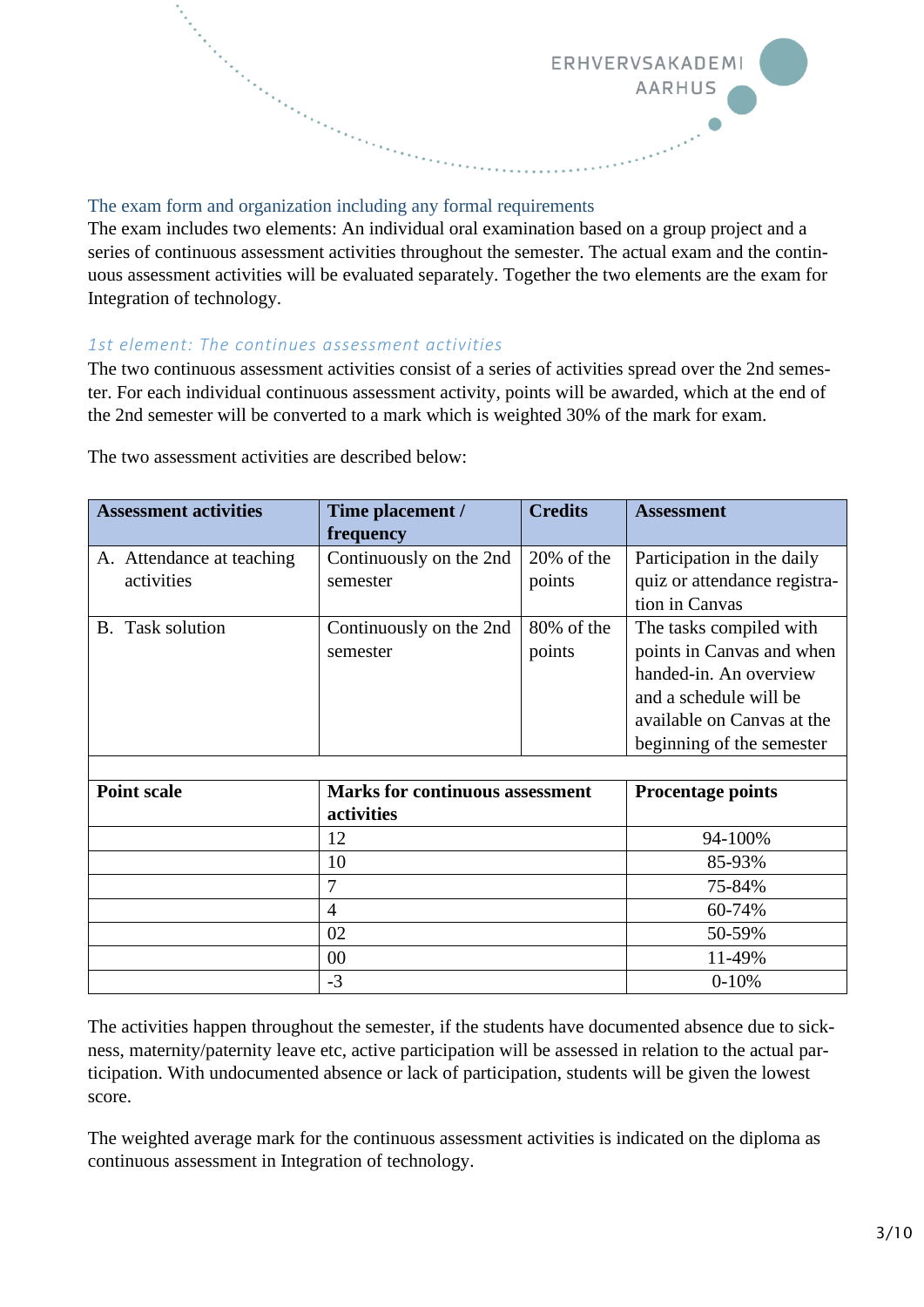## *2nd element: Exam*

The individual oral exam is based on a group project. The group project is prepared in groups of max 4 students, and the project must include a poster, a prototype as well as a video presentation of the prototype and the poster.

ERHVERVSAKADEMI

**AARHUS** 

### *The oral exam:*

- 1. Group presentation based on a project. Max 20 minutes per group regardless of group size
- 2. Individual examination for 25 minutes based on a project: a. The student presents important aspects of their individual parts of the project. This includes their role and what they have learnt from the project (about 10 minutes). b. The student answers the questions, which are based on the project, the project's presentation and the semester's curriculum (approx. 10 min).
- 3. Deliberation and communication of marks: 5 minutes.

The group presentation can be replaced by a video, this must not be more than 10 minutes long.

### Formal requirements for the group project

The group project must include a poster, a prototype as well as a video presentation of the prototype and the poster.

### *Poster*

A poster must be handed-in, which is part of the written part of the exam. The poster must be visually clear, contain images, illustrations and text. It must be possible for professionals with the same background as the students to understand the poster without needing a presentation. The poster must be in A1 format (print version) and must be handed-in as a PDF in WISEflow (see deadlines on Study Update). It must be possible to visualise the poster in virtual reality.

### *Prototype and video presentation*

There must be a prototype, which, together with the poster will be presented to potential users. This presentation must be documented by a video, which is also handed-in via WISEflow immediately before the exam (see deadlines on Study Update). The prototype can either be presented as a physical product or as an illustration through the use of simulation tools. The prototype must not be handed-in but must be presented in connection with the group presentation.

#### Prerequisites for the exam – active attendance and submission requirements

The following requirements must be met to take the oral part of the exam:

- The written project, is the basis for the exam and the assessment thereof and must:
	- o fulfil the formal requirements (see above) and
	- o be handed-in on time, in accordance with the exam schedule, which is available on Study Update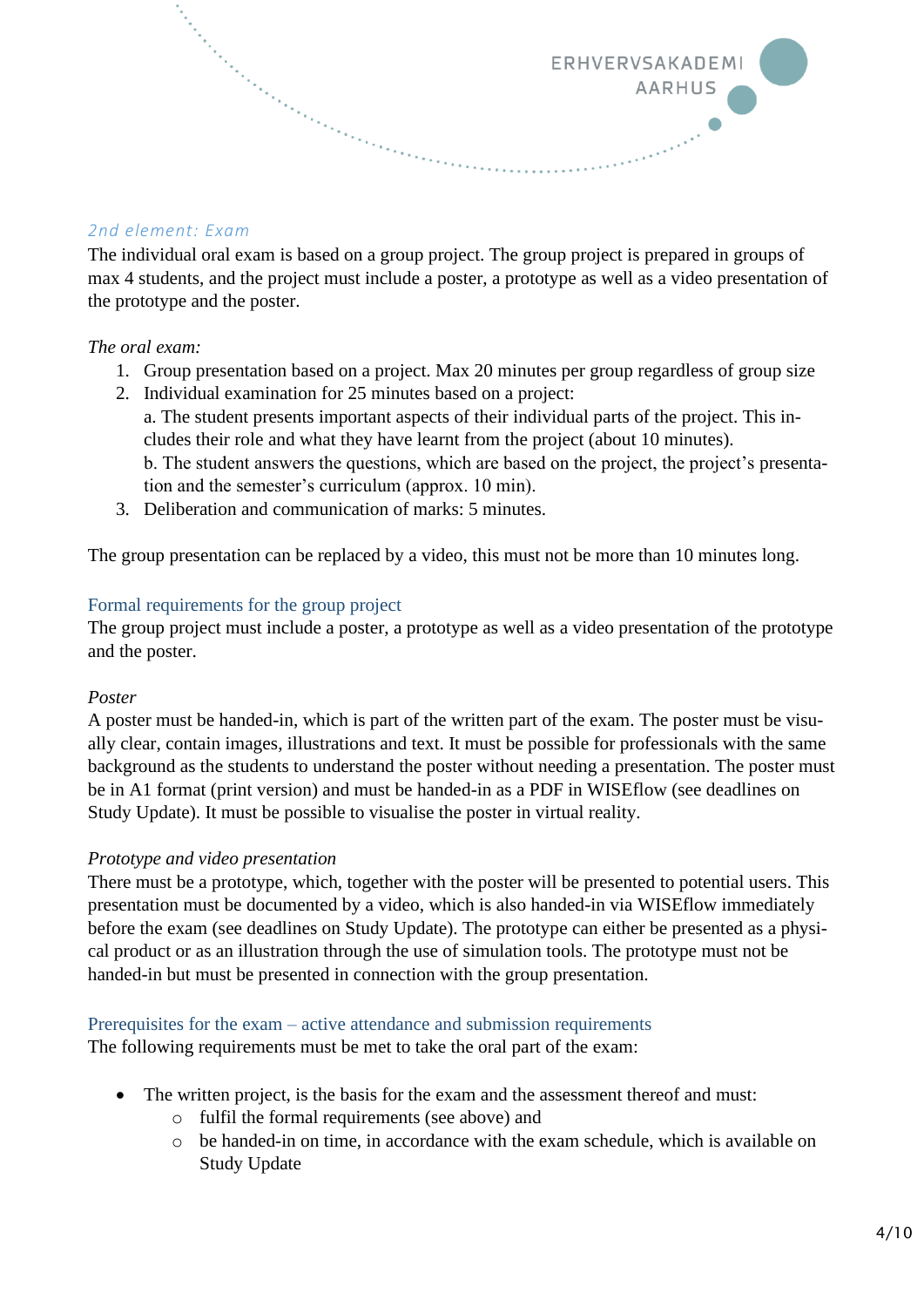

It is a prerequisite for taking the oral exam that students confirm their responsibility for the preparation of the project with their signature, this is done when the project is uploaded in WISEflow.

Non-compliance with one or more of these conditions means that the student cannot participate in the exam, and one exam attempt will have been used.

#### Criteria for assessment and co-examiner

The evaluation criteria for the exam are identical to the learning objectives for the subset product development and the subset Technical Integration. The precise learning objectives for the exam are described above. One overall mark is given, where the actual exam is weighted 70% and the continuous assessment activities are weighted 30% of the overall mark for Integration of technology.

At the oral exam, one mark is awarded based on an overall assessment of the student's written and the oral presentation.

The diploma will indicate an overall mark for the continuous assessment activities, the mark for the oral exam and an overall mark for the exam Integration of technology.

When calculating the weighted average of the continuous assessment activities and the exam, the mark will be rounded up if it is halfway between two marks on the marking scale. There will be no rounding if the overall mark is under 02.

The exam is assessed according to the 7-point scale and has an external co- examiner.

### Completion of the exam

If a student fails the exam, the student must do a re-exam in the actual exam. A new written product or prototype or a video must not be prepared. The mark for the continuous assessment activities will be transferred for the re-exam regardless of whether the continuous assessment activities have been passed or failed, i.e. it doesn't matter whether the overall assessment is above or below 02. For further information, read the section about completion of exams.

#### **Changes to:**

### **3.4 Integration of technology, 2. semester – 15 ECTS**

#### Learning objectives for the exam

The learning objectives for the exam are identical with the learning objectives for the two national subject elements on the 2nd semester. The learning objectives can be found below. Information in brackets behind each learning objective indicates which subject element the learning objectives come from.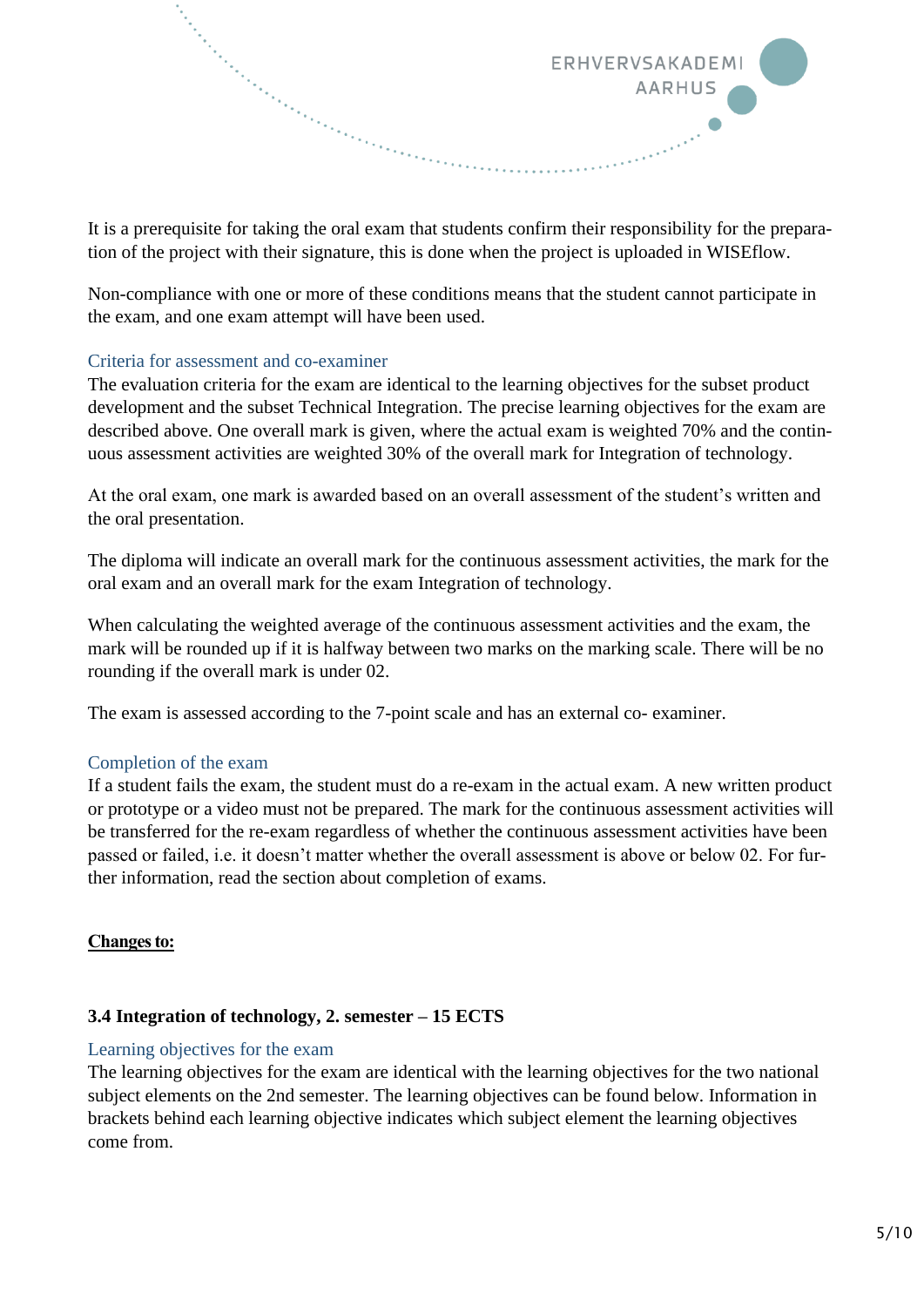

## **Knowledge**

The student will gain knowledge about:

- essential practical and theoretical aspects of integration in connection with products and systems as well as management, planning and evaluation tools in the environmental field, including environmental management, environmental management systems and sustainability philosophies *(Integrative Technology, part 2)*
- and an understanding of the practice, applied theory and methods for product development and innovation seen in the context of the company's organisations and systems, and will be able to reflect on how they are used in a business context *(Integrative Technology part 2)*
- the practical and theoretical methodological structure of a technological project work *(Product development part 2)*
- and an understanding of the practice, theory and methods for product development processes in all of its phases – including the project's economic impact both during manufacture/construction and operation and will able to reflect on how they are can be used in a business context. *(Product development part 2)*

## **Skills**

The student will get the skills to:

- apply methods and tools for the identification and analysis of important technological issues relating to the connection between a product's construction, manufacture and use, and must master assessing significant practical and theoretical aspects of the integration of products and systems, including the relationships between technology, technique, knowledge and organisation(s) *(Integrative Technology, part 2)*
- apply methods and tools for the identification and collection of a company's data basis and based on this, contribute to the development and optimisation of processes across the organisation and must master the planning of development work, testing of the product/the solution (proof of concept) and identify the quality of technological project work in relation to the results, validity, reliability and relevance *(Product development part 2)*
- communicate practice-orientated and professional issues as well as solutions to peers, users and partners in a business context, including environmental and sustainability considerations regarding product development. *(Product development part 2)*

## **Competencies**

The student will learn to:

- independently engage in academic and interdisciplinary cooperation across the organisation and prevailing disciplines with a view to implementing technologies and concepts and assuming responsibility within the framework of professional ethics, including leading and managing technical development projects *(Integrative Technology, part 2)*
- identify their own learning needs and develop their own knowledge, skills and competencies in relation to the development, implementation and management of the integration of technologies *(Integrative Technology, part 2)*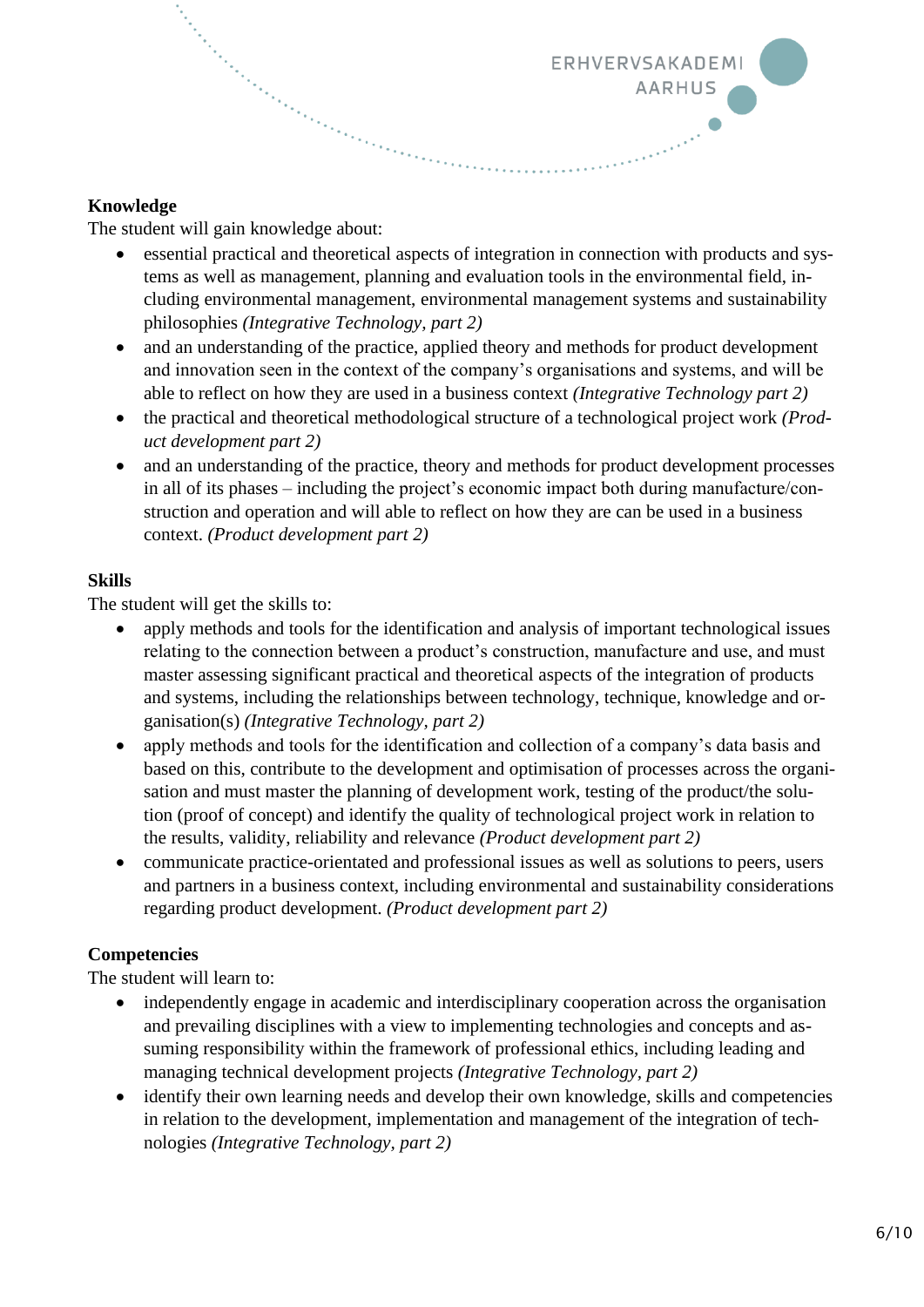• manage both commercial and technologically appropriate product development and create a project design for technological project work on the basis of selection, analysis and a delimitation of a problem statement *(Product development part 2)* 

ERHVERVSAKADEM

**AARHUS** 

• independently engage in academic and interdisciplinary cooperation across the organisation and prevailing disciplines with a view to implementing product development and assuming responsibility within the framework of professional ethics *(Product development part 2)* 

### The exam form and organization including any formal requirements

The exam includes two elements: A written exam based on either a group project or an individual project and a series of continuous assessment activities throughout the semester. The actual exam and the continuous assessment activities will be evaluated separately. Together the two elements are the exam for Integration of technology.

### *1st element: The continues assessment activities*

The two continuous assessment activities consist of a series of activities spread over the 2nd semester. For each individual continuous assessment activity, points will be awarded, which at the end of the 2nd semester will be converted to a mark which is weighted 30% of the mark for exam.

| <b>Assessment activities</b> | Time placement /                       | <b>Credits</b> | <b>Assessment</b>            |
|------------------------------|----------------------------------------|----------------|------------------------------|
|                              | frequency                              |                |                              |
| A. Attendance at teaching    | Continuously on the 2nd                | $20\%$ of the  | Participation in the daily   |
| activities                   | semester                               | points         | quiz or attendance registra- |
|                              |                                        |                | tion in Canvas               |
| <b>B.</b> Task solution      | Continuously on the 2nd                | $80\%$ of the  | The tasks compiled with      |
|                              | semester                               | points         | points in Canvas and when    |
|                              |                                        |                | handed-in. An overview       |
|                              |                                        |                | and a schedule will be       |
|                              |                                        |                | available on Canvas at the   |
|                              |                                        |                | beginning of the semester    |
|                              |                                        |                |                              |
| <b>Point scale</b>           | <b>Marks for continuous assessment</b> |                | <b>Procentage points</b>     |
|                              | activities                             |                |                              |
|                              | 12                                     |                | 94-100%                      |
|                              | 10                                     |                | 85-93%                       |
|                              | 7                                      |                | 75-84%                       |
|                              | $\overline{4}$                         |                | 60-74%                       |
|                              | 02                                     |                | 50-59%                       |

00 11-49% -3 0-10%

The two assessment activities are described below: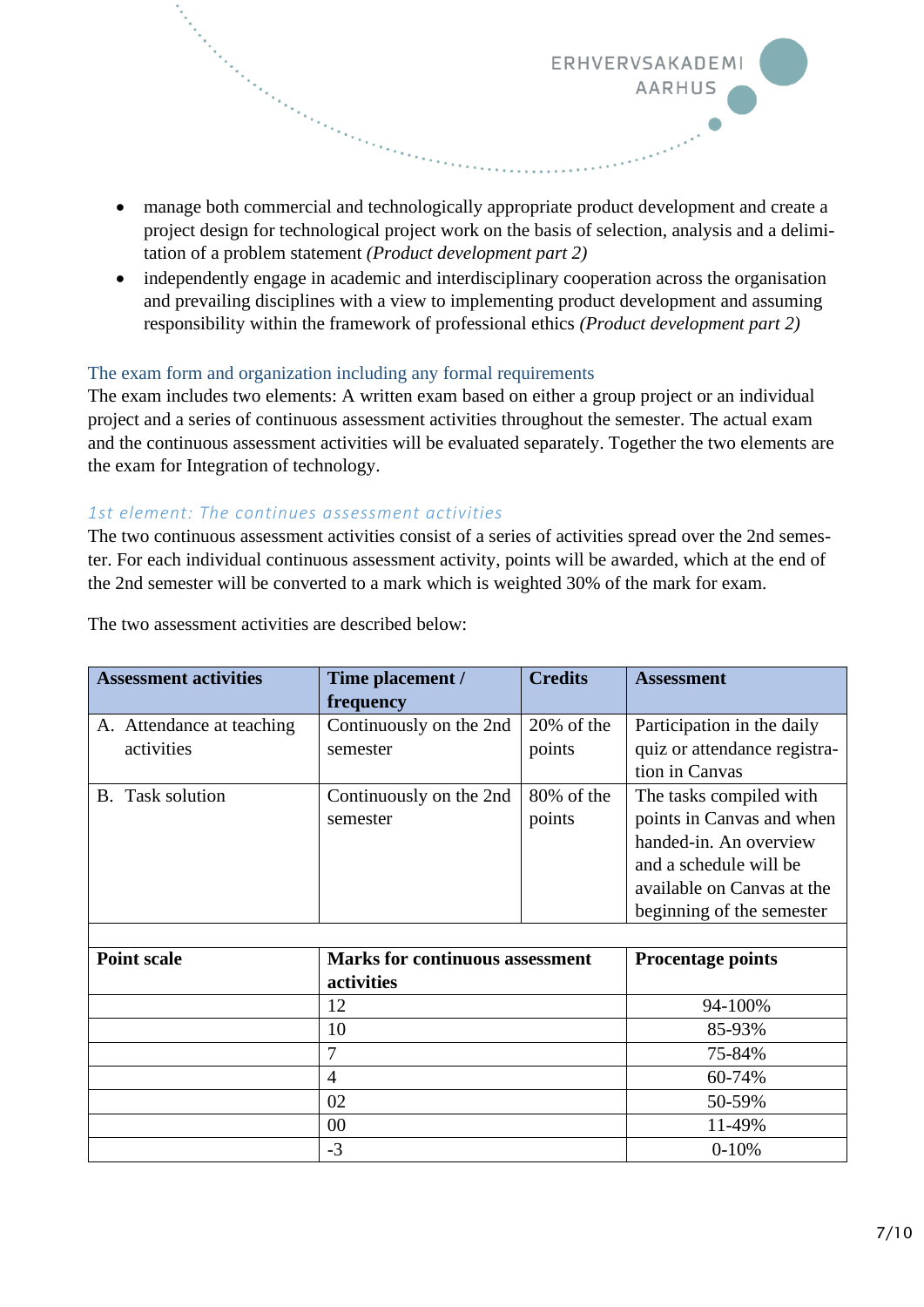The activities happen throughout the semester, if the students have documented absence due to sickness, maternity/paternity leave etc., active participation will be assessed in relation to the actual participation. With undocumented absence or lack of participation, students will be given the lowest score.

ERHVERVSAKADEMI

**AARHUS** 

The weighted average mark for the continuous assessment activities is indicated on the diploma as continuous assessment in Integration of technology.

## *2nd element: Exam*

The exam is a written exam is based on an individual or group project. The project consists of:

- A report
- A prototype (virtual or physical)

an San Tangang Bandara Pangang Bandara Pangang Bandara Pangang Bandara Pangang Bandara Pangang Bandara Pangang<br>Pangang Pangang Pangang Bandara Pangang Bandara Pangang Bandara Pangang Pangang Pangang Pangang Pangang Pangan<br>

• A product presentation video

## **Formal requirements**

*The report:*

- Must have the following length: 10 normal pages plus 5 normal pages per person (1 normal page = 2400 characters w/spaces). This does not include: Front page, table of contents, bibliography, and appendices. Maximum deviation +/-10%.
- Must be written in Times New Roman, size 12 with 1,5 spacing, margins of 3cm on all sides
- Must contain a front page with
	- o Names of the authors
	- o Date of hand-in
	- o Education and institution
	- o Character count
- Must contain a table of contents including appendices
- Must contain page numbers
- Can be written in both English and Danish
- **NB: If there are multiple authors, the report must contain a secondary front page in**  which it is written which authors are responsible for which sections of the report. This also does not count as part of the characters used in the report. All sections of the report must be covered except for introduction, discussion, and conclusion.

*The report should as a minimum contain the following sections:*

### **Introduction**

Introduces the project, the solution and provides a general overview of the report

### **Process**

Describes the process including: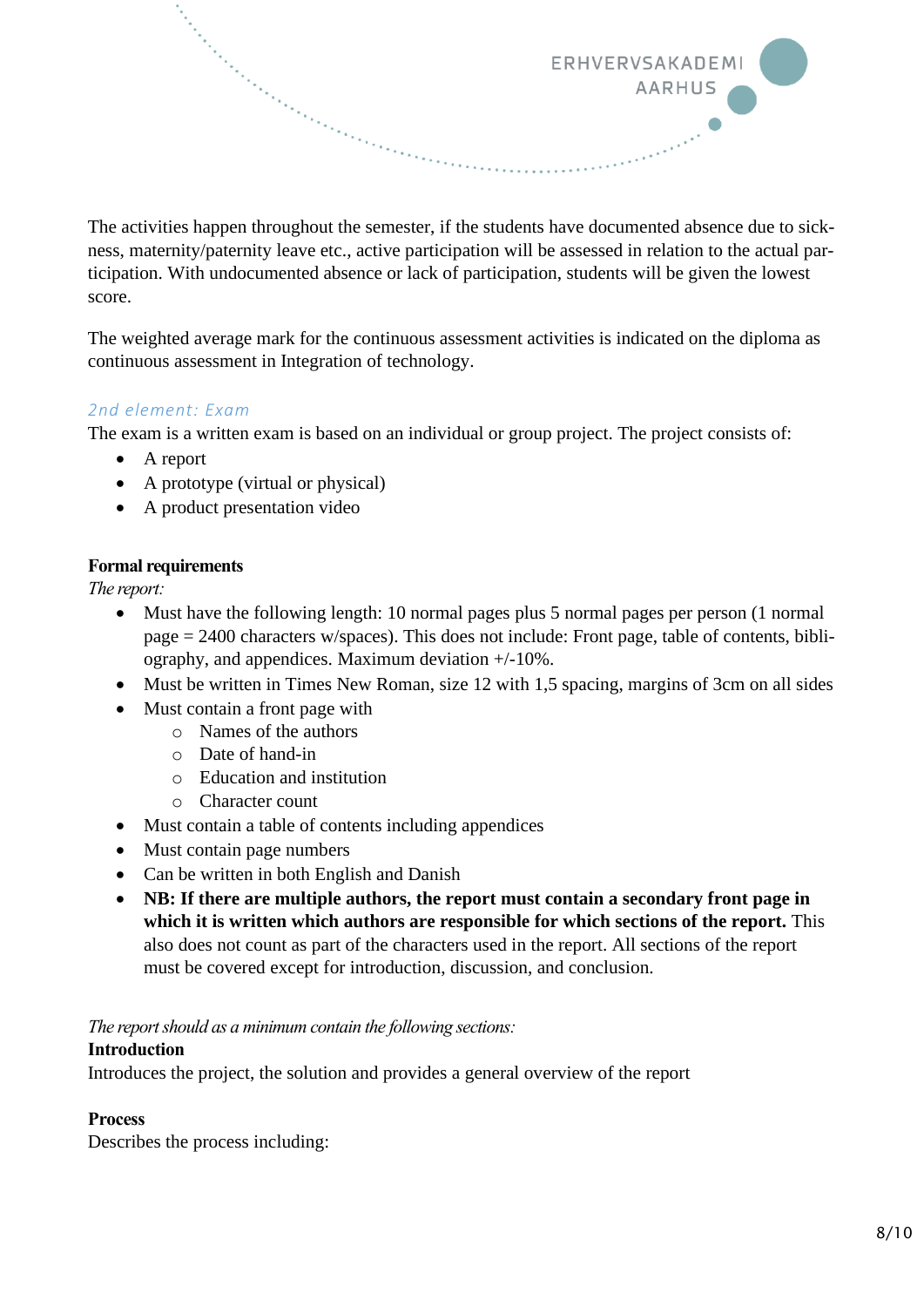Your use and combination of design methods e.g.

- design sprint
- methods for understanding user needs or empathising with users
- methods for ideation
- methods for mapping
- prototyping

Your use and combination of project management methods e.g.

- Time estimation
- Cost estimation
- Risk analysis

#### **Product**

Describes and reflects on the product including:

- the business model and value proposition
- the product breakdown, incl. cost of production of 10.000 pieces
- the basic network architecture
- the interaction design including
	- o decisions about types of interaction
		- o use of data and presentation hereof
- reflections on responsibility (e.g. security, privacy, social engineering, and sustainability)

ERHVERVSAKADEMI

**AARHUS** 

In addition, you can also describe, analyse, and reflect on:

- the market for your product
- handling of common challenges pertaining to IoT design
- service design and service ecology
- the setup design for primary users
- scalability of the UX design
- automation and control

#### **Discussion**

Sums up the main conclusions of the report and discusses the viability of the developed prototype.

### *The prototype*

The prototype should be either virtual or physical and it should be made for the purpose of testing key assumptions or explore problems which arise during the design process. The prototype is not to be handed-in but is shown in the presentation video.

### *The product presentation video*

In this video the students present their product in a 3-minute video. The video must consist of an introduction to the problem, the product, and its primary users

In the video it should be argued why this is a good solution. Arguments could include statements about: